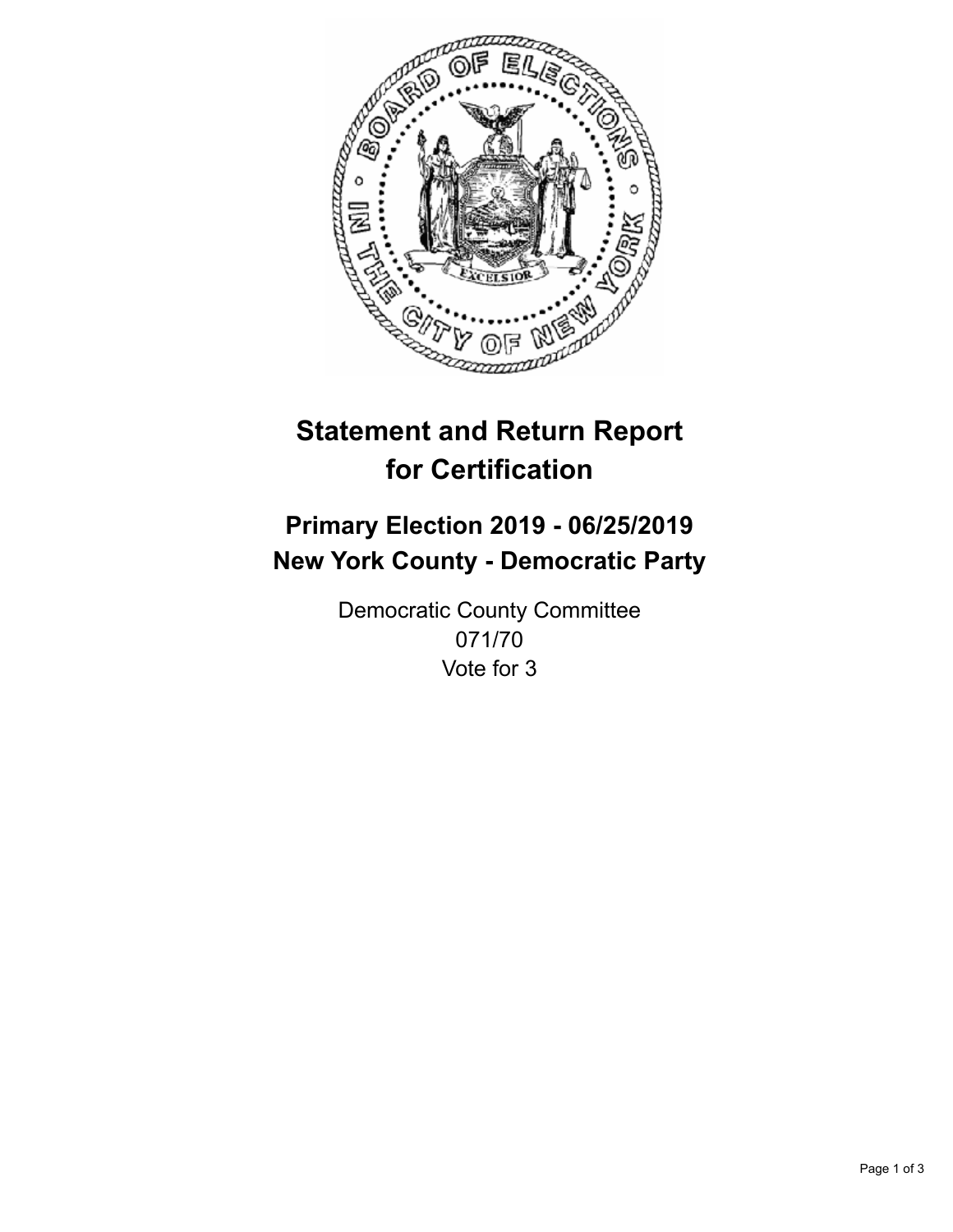

## **Assembly District 70**

| <b>PUBLIC COUNTER</b>                                    | 149 |
|----------------------------------------------------------|-----|
| <b>MANUALLY COUNTED EMERGENCY</b>                        | 0   |
| ABSENTEE / MILITARY                                      | 2   |
| <b>AFFIDAVIT</b>                                         | 1   |
| <b>Total Ballots</b>                                     | 152 |
| Less - Inapplicable Federal/Special Presidential Ballots | 0   |
| <b>Total Applicable Ballots</b>                          | 152 |
| LOURDES DAVILA-ROJAS                                     | 32  |
| <b>ANA REYES</b>                                         | 29  |
| ESPERANZA ABREU                                          | 29  |
| <b>GRICEL ORTIZ-THOMPSON</b>                             | 45  |
| <b>MARIA ORDONEZ</b>                                     | 49  |
| LUIS ORDONEZ                                             | 52  |
| RAY SEVERINO (WRITE-IN)                                  | 1   |
| UNATTRIBUTABLE WRITE-IN (WRITE-IN)                       | 1   |
| <b>Total Votes</b>                                       | 238 |
| Unrecorded                                               | 218 |